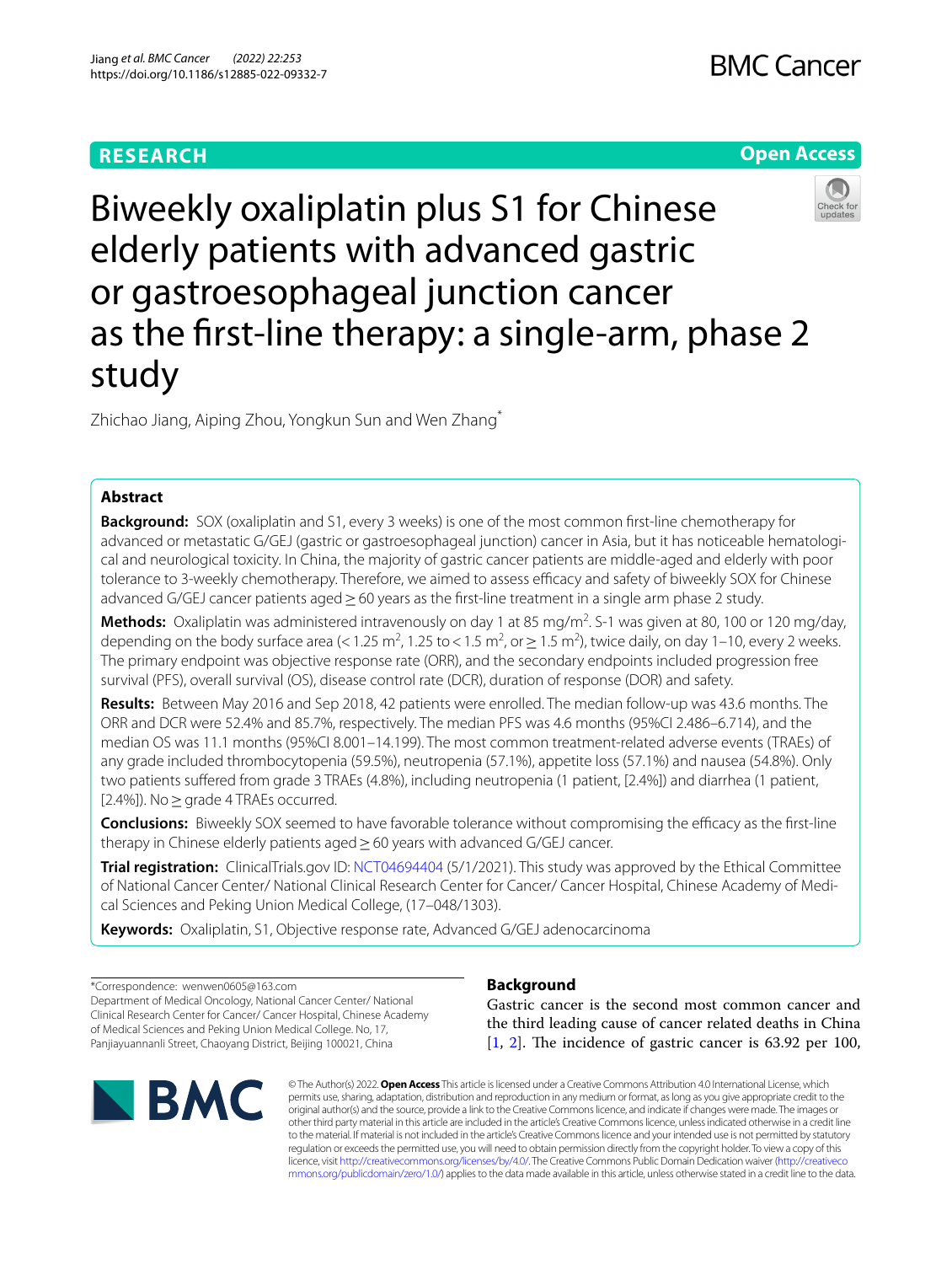000 among the population aged 50–59 years, and 143.10 per 100, 000 among those aged 60–69 years, and the morbidity increases with age  $[3]$  $[3]$ . Themajority of Chinese gastric cancer patients are middle-aged and elderly. Considering the populationcharacteristics, medical services and social economy of diferent parts ofChina, people over the age of 60 years old are defned as the elderly in  $China[4]$  $China[4]$ . These Chineseelderly patients usually have a poor tolerance and compliance to chemotherapydue to the declination of organ functions or the existing physical illnesses,such as diabetes, hypertension and other cardiac and cerebral diseases.Suspension or discontinuation of chemotherapy may decrease the objectiveresponse rate  $(ORR)$  or survival. Therefore, it is necessary to optimize thechemotherapy regimen for elderly advanced gastric cancer patients aged  $\geq 60$  yearsto improve the tolerance and efficacy of chemotherapy in China.

SOX (oxaliplatin and S1, every 3 weeks) is one of the frst-line treatments for advanced gastric cancer patients, which is recommended by the guidelines of Chinese Society of Clinical Oncology (CSCO) and Japanese Gastric Cancer Association (JGCA). Nevertheless, 3-weekly SOX regimen is usually related to a high incidence of neutropenia and thrombocytopenia, which is reported to be 56.9–82.5% and 44.7–84.1% respectively [[5–](#page-6-4)[10\]](#page-7-0). Due to the noticeable hematologic toxicity, dose reduction is preferred by more patients. The proportion is reported to be 36.1–41.5% and 41.4–48.5% for S1 and oxaliplatin, respectively, in previous phase II and III clinical trials  $[5-7]$  $[5-7]$ . Therefore, the efficacy and safety of modifed 3-weekly or biweekly chemotherapy regimens with oxaliplatin and S1 or capecitabine have been evaluated in a series of clinical studies. Biweekly XELOX (oxaliplatin 85 mg/ $^2$  at day 1, capecitabine 900-1800 mg/m $^2$  bid at day 1 to 10, every 2 weeks) was demonstrated to be related to a better tolerance and satisfactory therapeutic outcomes for the untreated advanced colorectal cancer and gastric cancer patients, especially the elderly patients [[11,](#page-7-1) [12\]](#page-7-2). Furthermore, compared with the advanced gastric cancer patients with a median age of 76 years who accepted standard 3-weekly XELOX (HR 1.10, 95% CI, 0.90–1.33), the counterparts who received modifed 3-weekly XELOX with dose reduction (HR 1.09, 95% CI, 0.89–1.32) could achieve a similar PFS beneft [\[13](#page-7-3)]. The patients who took 60% of the standard dose showed a higher satisfaction in the quality of life and objective response rate (43% vs. 35%) [[13\]](#page-7-3). Moreover, metronomic chemotherapy was related to a smaller toxicity and satisfactory survival beneft in lung cancer and breast cancer patients by reducing single dose or shortening the intermission of chemotherapy. Thus, we evaluated the efficacy and safety of biweekly SOX (oxaliplatin and S1) for advanced or metastatic elderly gastric cancer patients as

the frst-line treatment, to optimize the chemotherapy for the Chinese elderly patients with poor physical status.

### **Methods**

### **Study design and objective**

This was a single-arm, prospective phase II study which aimed to evaluate the efficacy and safety of biweekly SOX (oxaliplatin plus S1 every two weeks) for Chinese advanced G/GEJ cancer patients aged $\geq$  60 years old as the frst-line treatment.

### **Patients**

Inclusion criteria: 1) aged  $\geq 60$  years old; 2) histological or cytological diagnosis of G/GEJ (gastric or gastroesophageal junction) adenocarcinoma, no matter the status of HER2; 3) untreated, unresectable advanced or metastatic disease (patients who had tumor progression at least 12 months after adjuvant or neoadjuvant chemotherapy were also eligible); 4) at least one measurable lesion according to Response Evaluation Criteria in Solid Tumors (RECIST, version 1.1); 5) Eastern Cooperative Oncology Group (ECOG) performance status of  $\leq$ 2; 6) acceptable hematological, hepatic, and renal function with a predicted life expectancy of at least 3 months. Exclusion criteria: 1) diagnosis of other malignant tumors (except cured basal cell carcinoma of skin and squamous cell carcinoma of skin, or cervical carcinoma in situ) within 5 years; 2) the total dose of oxaliplatin within 2 years  $\geq$  800 mg/m<sup>2</sup> in the adjuvant or neoadjuvant chemotherapy; 3) allergic to oxaliplatin or S-1.

#### **Procedures**

S-1 was given orally twice daily during the frst 10 days of a 2-week cycle. The dose was 80 mg/day for the body surface area (BSA)<1.25 m<sup>2</sup>, 100 mg/day for BSA $\geq$ 1.25 to < 1.5 m<sup>2</sup>, and 120 mg/day for BSA  $\geq$  1.5 m<sup>2</sup>. Oxaliplatin was given intravenously at a dose of 85 mg/ $m<sup>2</sup>$  on day 1 of each 2-week cycle. The treatment was continued until disease progression (defned according to RECIST, version 1.1), unacceptable toxicity, or patient withdrawal, whichever occurred frst. For the patients with tumor response, the oxaliplatin-based doublet chemotherapy was given for a maximum of 9 cycles, and then S-1 maintenance chemotherapy was prescribed.

Adverse events were assessed by Common Toxicity Criteria version for Adverse Events, version 4.0. The dose of S-1 was reduced to the next level, if grade 4 hematological toxicities,≥grade 3 febrile neutropenia/ leukopenia, gastrointestinal toxicities or stomatitis, or Cr>132.6 μmol/L was found. If≥grade 2 peripheral neurotoxicity or any  $\geq$  grade 3 toxicity continued for 7 days, the dose of oxaliplatin was reduced from 85  $mg/m^2$  to 70 mg/m<sup>2</sup> and 60 mg/m<sup>2</sup> based on the schedule.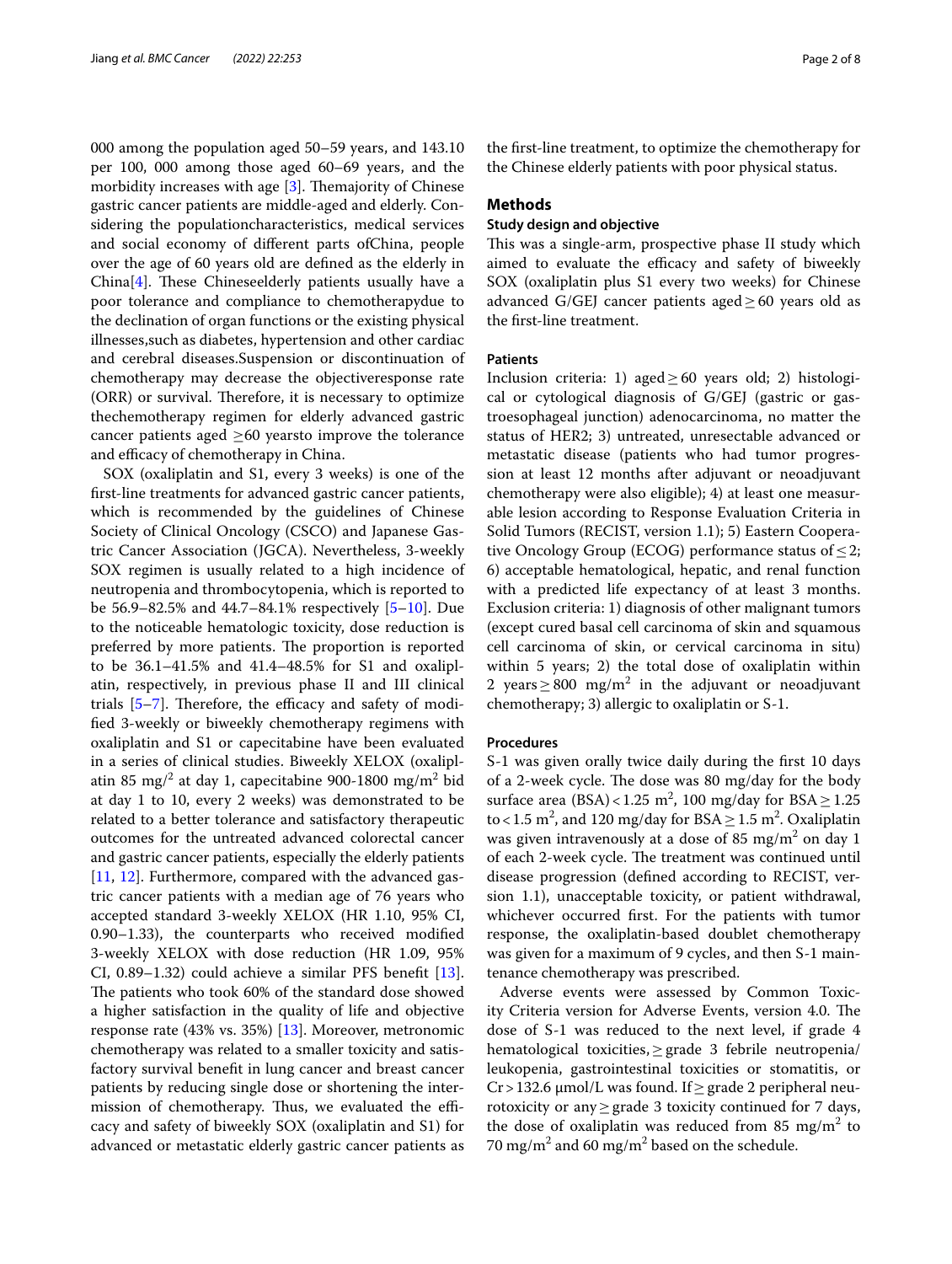Tumor response was evaluated every 6 weeks according to RECIST version 1.1. Contrast enhanced computed tomography (CT) or magnetic resonance imaging (MRI) was recommended.

The primary endpoint was ORR, which was defined as the percentage of the patients who achieved complete or partial response. The secondary endpoints were progression free survival (PFS, defned as the time from the initiation of chemotherapy to the frst progression or death of any cause), overall survival (OS, defned as the time from the initiation of chemotherapy to death of any cause), disease control rate (DCR), duration of response (DOR) and safety.

The protocol was approved by the Ethical Committee of National Cancer Center/ National Clinical Research Center for Cancer/ Cancer Hospital, Chinese Academy of Medical Sciences and Peking Union Medical College, (17–048/1303). Clinical trial information.: NCT04694404 (5/1/2021).

### **Statistical analysis**

The ORR of S1 was about 30%, and the expected ORR in the current study was 50% because the treatment was combined with oxaliplatin. Based on the assumption of a one-tailed score test with an α of 0.05, at least 40 patients were required to be included to ensure the statistical power of≥80%. Considering a drop-out rate of 10%, 44 patients were required to be included fnally. All statistical analyses were performed using SPSS (version 25). Kaplan–Meier method was used to analyze the median PFS and OS.

### **Results**

### **Patient characteristics**

Between May 2016 and Sep 2018, 42 eligible patients received the treatment at the Department of Medicine Oncology, National Cancer Center/ National Clinical Research Center for Cancer/ Cancer Hospital. As shown in Table  $1$ , the median age of the patients was 68 years (range, 60–79 years), and ECOG was 0 in 25 patients  $(59.5%)$  and 1 in 17 patients  $(40.5%)$ . The most common underlying physical illnesses included hypertension (21.4%), diabetes (11.9%), coronary heart disease (11.9%) and cerebral infarction (7.1%).

### **Response and survival**

Objective response was observed in 22 (52.4%) of 42 patients. Stable disease was achieved in 14 patients (33.3%), and 6 patients (14.3%) sufered disease progression during the treatment. The assessed DCR was 85.7% (36/42). Among the 22 patients who achieved an objective response, the median time to response was only 1.5 months, and the duration of response was up

### <span id="page-2-0"></span>**Table 1** The baseline characteristics of the patients

|                                                 | No             | %    |
|-------------------------------------------------|----------------|------|
| Gender                                          |                |      |
| Male                                            | 34             | 81.0 |
| Female                                          | 8              | 19.0 |
| Age (years)                                     |                |      |
| $60 - 65$                                       | 9              | 21.4 |
| $65 \sim 70$                                    | 18             | 42.9 |
| $70 - 75$                                       | 11             | 26.2 |
| $\geq 75$                                       | 4              | 9.5  |
| <b>ECOG</b>                                     |                |      |
| 0                                               | 25             | 59.5 |
| 1                                               | 17             | 40.5 |
| <b>BMI</b>                                      |                |      |
| Low (< 18.5 kg/m <sup>2</sup> )                 | 5              | 11.9 |
| Normal (18.5 ~ < 24 kg/m <sup>2</sup> )         | 22             | 52.4 |
| Overweight ( $24 \sim$ < 27 kg/m <sup>2</sup> ) | 10             | 23.8 |
| Obesity (27 ~ < 30 kg/m <sup>2</sup> )          | 3              | 7.1  |
| Severe obesity ( $\geq$ 30 kg/m <sup>2</sup> )  | 1              | 2.4  |
| Unknown                                         | 1              | 2.4  |
| Disease status                                  |                |      |
| Recurrent                                       | $\overline{4}$ | 9.5  |
| Newly diagnosed                                 | 38             | 90.5 |
| <b>HER2</b> status                              |                |      |
| HER2 positive                                   | 7              | 16.7 |
| HER2 negative                                   | 30             | 71.4 |
| Unknown                                         | 5              | 11.9 |
| Metastatic site                                 |                |      |
| Retroperitoneal lymph nodes                     | 25             | 59.3 |
| Supraclavicular lymph nodes                     | 16             | 38.1 |
| Mediastinal lymph nodes                         | 12             | 28.6 |
| Liver                                           | 10             | 23.8 |
| Peritoneal                                      | 10             | 23.8 |
| Lung                                            | 10             | 23.8 |
| Adrenal gland                                   | 2              | 4.8  |
| Bone                                            | 1              | 2.4  |
| Ovary                                           | 1              | 2.4  |
| Existing physical illness                       |                |      |
| Hypertension                                    | 9              | 21.4 |
| <b>Diabetes</b>                                 | 5              | 11.9 |
| Coronary heart disease                          | 5              | 11.9 |
| Cerebral infarction                             | 3              | 7.1  |
| Carotid artery stenosis                         | 2              | 4.8  |
| Arrhythmia                                      | 2              | 4.8  |
| Liver cirrhosis                                 | 1              | 2.4  |

to 4.6 months  $(95\%CI$  2.245–6.955). The best overall response is shown in Table [2.](#page-3-0) During the median follow-up of 43.6 months, the median PFS was 4.6 months (95%CI 2.486–6.7[1](#page-4-0)4, Fig. 1), and the median OS was 11.1 months (95%CI 8.001–14.199, Fig. [2](#page-5-0)). Retrospective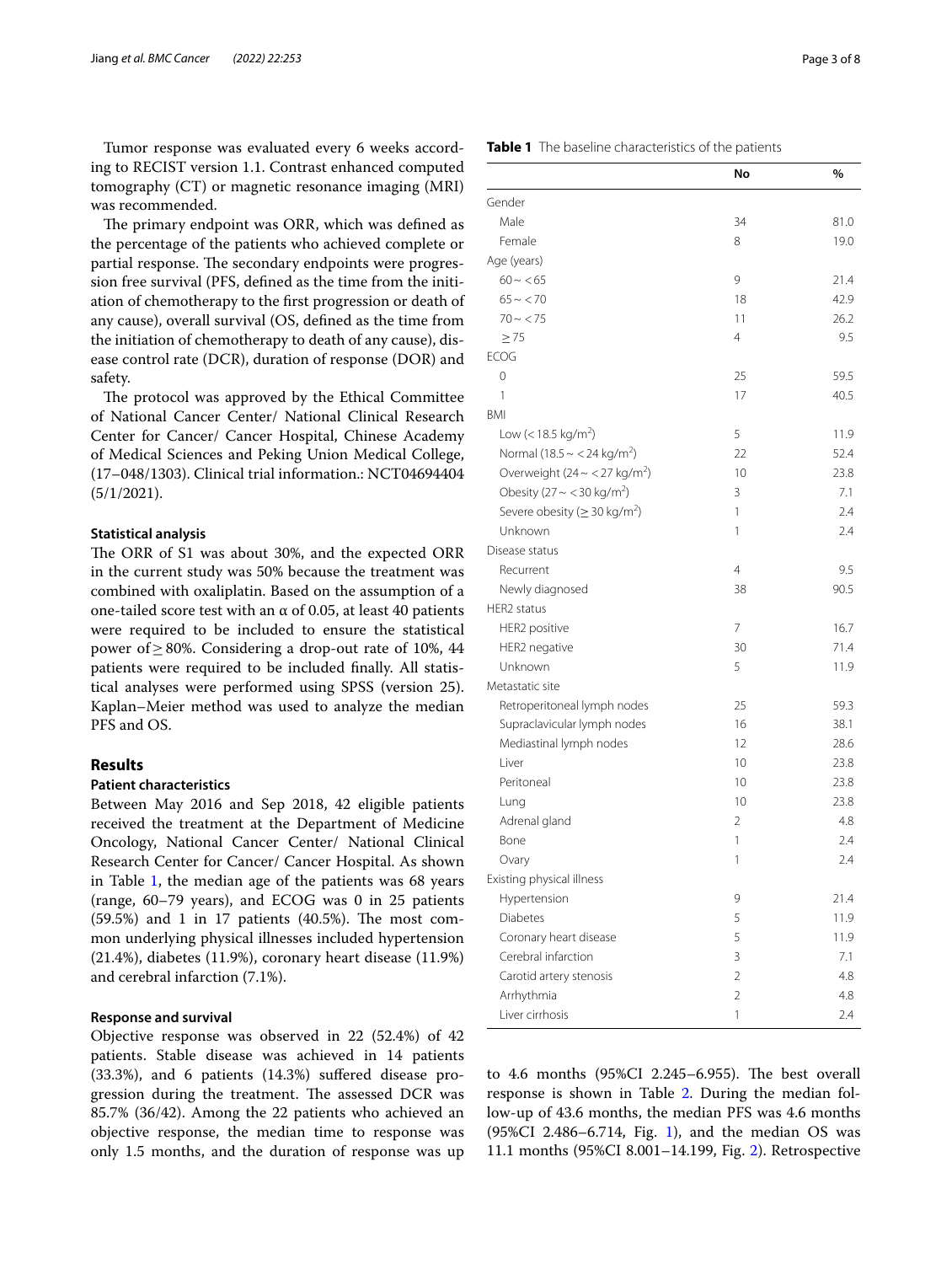<span id="page-3-0"></span>**Table 2** The best overall response (*N*=42) in patients treated with biweekly SOX

| The best response $(N=42)$ | No. (%)    |  |  |
|----------------------------|------------|--|--|
| <b>CR</b>                  | $0(0\%)$   |  |  |
| <b>PR</b>                  | 22 (52.5%) |  |  |
| <b>SD</b>                  | 14 (33.3%) |  |  |
| PD.                        | 6(14.3%)   |  |  |
| $ORR (CR + PR)$            | 22 (52.5%) |  |  |
| $DCR (CR + PR + SD)$       | 36 (85.7%) |  |  |

*CR* Complete response, *PR* Partial response, *SD* Stable disease, *PD* Progressive disease, *ORR* Objective response rate, *DCR* Disease control rate

analysis showed the patients with low body mass index (BMI)  $\left($  < 18.5 kg/m<sup>2</sup>) had a shorter OS of 7.4 months, while the patients with normal BMI (18.5 to 24 kg/ m<sup>2</sup>), overweight (BMI 24-27 kg/m<sup>2</sup>) or obesity (BMI 27-30  $\text{kg/m}^2$ ) had a median OS of 10.6 months, 12.6 months and 11.1 months, respectively  $(p=0.188)$ . Nevertheless, the severe obese patients with BMI over 30  $\text{kg/m}^2$  only had a survival of 4.2 months. Moreover, the therapeutic outcomes seemed better in patients with ECOG performance status of 0. The median OS of the patients with ECOG performance status of 0 and 1 was 12.9 months and 10.6 months, respectively  $(p=0.719)$ . In addition, the ORR of the patients <70 and  $\geq$  70 years old were 44.4% and 66.7% ( $p = 0.167$ ). The median PFS were 3.8 and 6.3 months  $(p=0.078)$ , respectively. There was no statistical difference of efficacy endpoints between the patients<70 and≥70 years old.

## **Tolerability and Adverse Events**

The common TRAEs of any grade included thrombocytopenia, neutropenia, gastrointestinal reaction, hyperbilirubinemia and fatigue. Most of these adverse events  $(AEs)$  were reported to be grade  $1-2$ . The most common grade 3 TRAEs included neutropenia (*n*=1, 2.4%) and diarrhea (*n*=1, 2.4%). No febrile neutropenia and other grade 3 or worse AEs were found. The adverse event profiles are presented in Table [3.](#page-5-1) The median number of treatment cycles was 6, and 26 patients (61.9%) completed at least 6 cycles of chemotherapy. No TRAEs led to study discontinuation or interruption. Dose was reduced in 2 patients (4.8%) because of grade 2 thrombocytopenia with a long recovery time.

### **Second‑line treatment**

Until the last follow-up, disease progression was confrmed in 38 patients. 24 patients (65%) accepted the second-line anti-tumor treatments, including chemotherapy  $(n=20)$ , local radiotherapy  $(n=1)$  and clinical trial therapy (*n*=3). Chemotherapy regimens included taxanes

plus raltitrexed  $(n=7)$ , apatinib  $(n=5)$ , taxanes  $(n=3)$ , irinotecan plus apatinib  $(n=1)$ , raltitrexed  $(n=1)$ , oxaliplatin plus raltitrexed  $(n=1)$ , docetaxel plus S1  $(n=1)$ and unknown  $(n=1)$ . Further treatment was refused by four patients after disease progression. Whether the other ten patients received subsequent treatment was not clear.

### **Discussion**

Platinum-based drug plus fuorouracil is recognized as the standard frst-line chemotherapy for metastatic gastric cancer. S1 is a new oral drug of fuorouracil, which combines tegafur with two modulators of gimeracil and oteracil [[14\]](#page-7-4), and is related to a lower incidence of hand foot syndrome (HFS) compared with capecitabine. S1 plus platinum has favorable efficacy for Asian advanced gastric cancer patients. ORR and DCR of SOX were reported to be 32.6–58% and 75–85.2%, respectively, in the randomized phase III studies. The median PFS and OS were 5.5–5.7 months and 12.9–14.1 months, respectively [\[5](#page-6-4), [6,](#page-6-6) [8](#page-7-5)]. Especially for the non-intestinal Lauren's type gastric cancer, SOX was related to a prolonged OS compared with SP in Chinese patients [[5\]](#page-6-4). Given an excellent efficacy and acceptable toxicity  $[5, 6, 15, 16]$  $[5, 6, 15, 16]$  $[5, 6, 15, 16]$  $[5, 6, 15, 16]$  $[5, 6, 15, 16]$  $[5, 6, 15, 16]$  $[5, 6, 15, 16]$ , SOX is one of the most common regimens for the frst-line chemotherapy of advanced gastric cancer in Asia. However, Chinese elderly gastric cancer patients usually have poor performance status and underlying diseases, such as hypertension, diabetes and coronary heart disease. Therefore, S1 monotherapy was a choice for the patients who were intolerant to 3-weekly combination chemotherapy. Nevertheless, the efficacy of S1 monotherapy as the first-line treatment was limited. The ORR was only 24.7–31%, and the median OS was 10.5–10.8 months [[17–](#page-7-8)[19\]](#page-7-9), which was worse compared to the chemotherapy of fluoropyrimidine and platinum  $[10]$  $[10]$ . Therefore, it is urgent to explore a therapy with satisfactory efficacy and acceptable tolerability for Chinese elderly patients of advanced gastric cancer.

This phase 2 study preliminarily indicated that biweekly SOX was related to a favorable survival as the frst-line therapy in Chinese elderly advanced gastric cancer patients with a median age of 68 years old. Compared with S1 monotherapy, biweekly SOX improved the efficacy with a higher ORR  $(54.2%)$  and DCR  $(85.7%).$ And the median PFS and OS of the patients treated by biweekly SOX were 4.6 months and 11.1 months, respectively, which were similar to those of the patients treated by 3-weekly SOX. And both the patients<70 and≥70 years old could acquire similar survival beneft from biweekly SOX in our study. Furthermore, in another phase II study, the therapeutic outcomes of biweekly SOX (oxaliplatin 85 mg/m<sup>2</sup> d1, S1 80-120 mg/day d1-7, every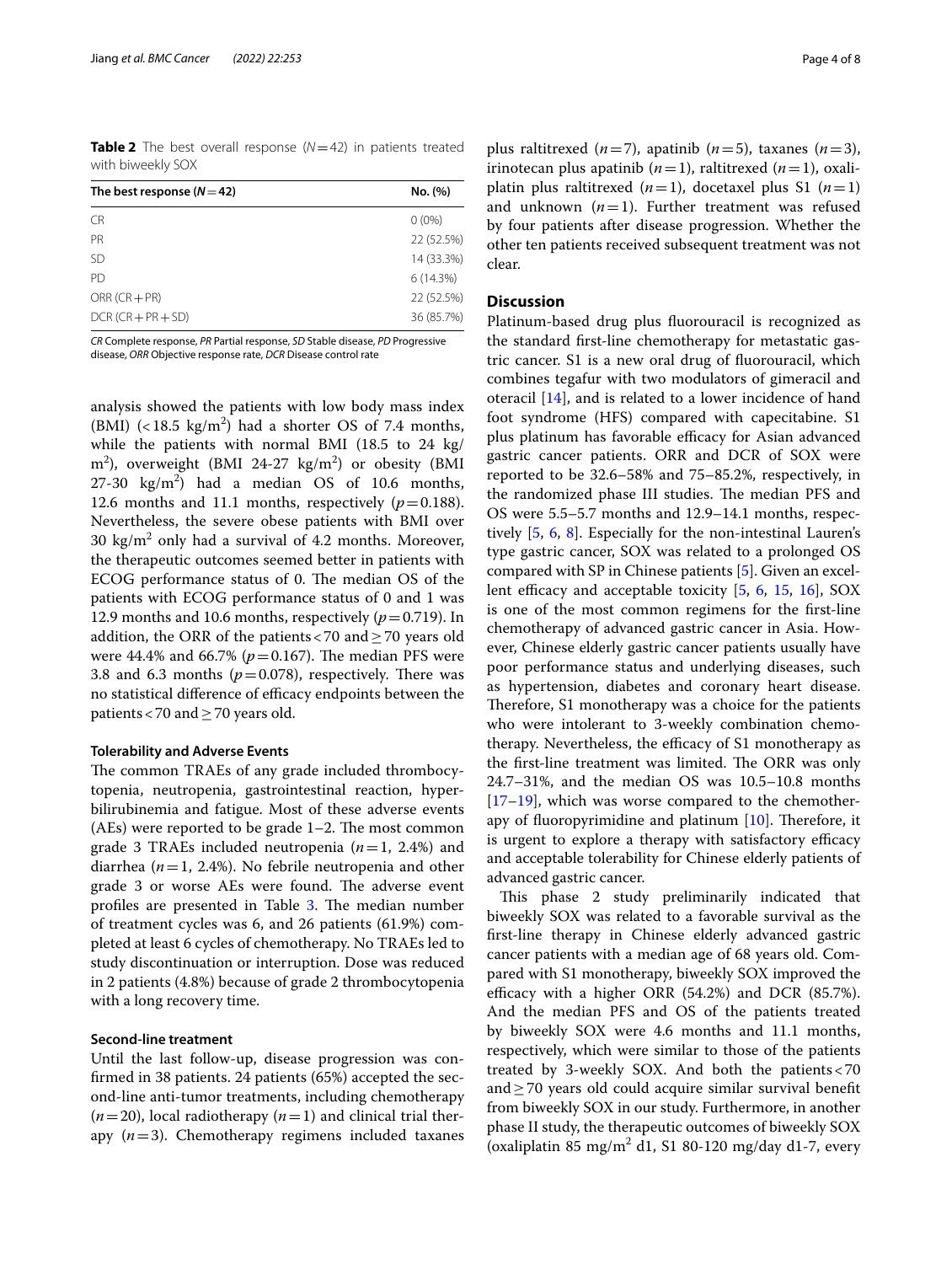

<span id="page-4-0"></span>2 weeks) as the frst-line treatment were evaluated in Chinese gastric cancer patients. The ORR and DCR were 30.43% and 76.08%, respectively  $[20]$  $[20]$ . The patients with a median age of 59 years old had a PFS of 4.4 months and OS of 10.3 months [\[20\]](#page-7-10), who were much younger than our patients. In that study, 78.3% of the patients accepted the second-line chemotherapy, whereas the proportion of our patients was 63.2%. In our study, 7 HER2 positive patients didn't accept trastuzumab for fnancial reasons, which might have a negative efect on the survival. However, biweekly SOX in our study showed similar therapeutic outcomes for the Chinese elderly patients compared with the counterpart in the previous phase II study.

A series of clinical studies demonstrated that 3-weekly SOX (oxaliplatin 130  $mg/m^2$  d1, S1 80-120 mg/day d1-7, every 3 weeks) was related to noticeable hematological and neurological toxicity  $[7-10]$  $[7-10]$  $[7-10]$ . Therefore, the dose of oxaliplatin was reduced to 100 mg/m $^2$  every three weeks in the G-SOX phase 3 study. However, the modifed 3-weekly SOX didn't show lower toxicity. The incidence of grade 3-4

neutropenia and thrombocytopenia was still reported to 19.5% and 10.1%, respectively. The incidence of any grade peripheral neuropathy was up to 85.5%. As a result, the dose of oxaliplatin was reduced in 48.5% of the patients, and the treatment was discontinued in 5% of the patients in the G-SOX phase 3 study [\[5\]](#page-6-4). Advanced gastric cancer patients usually sufered from weight loss, malnutrition and chronic anemia, which might impair the tolerance to anti-tumor therapy, especially for the elderly patients. In our study, about 1/4 of the patients had cardiovascular or cerebrovascular disease, with a high-risk acute attack of the underlying diseases if severe TRAEs occurred. This study showed good tolerance of biweekly SOX by reducing single dose of oxaliplatin and shortening the treatment course of S1 in these elderly patients. The incidence of any grade neutropenia was 57.1%, which was similar to the result reported by a previous biweekly SOX phase 2 study (54.35%) [[20](#page-7-10)], and lower than 65.6% and 68.9% in two 3-weekly SOX phase 3 studies [[5](#page-6-4), [6](#page-6-6)]. Only 2.4% patients developed grade 3 neutropenia, and no grade 4 neutropenia occurred. There was no≥grade 3 thrombocytopenia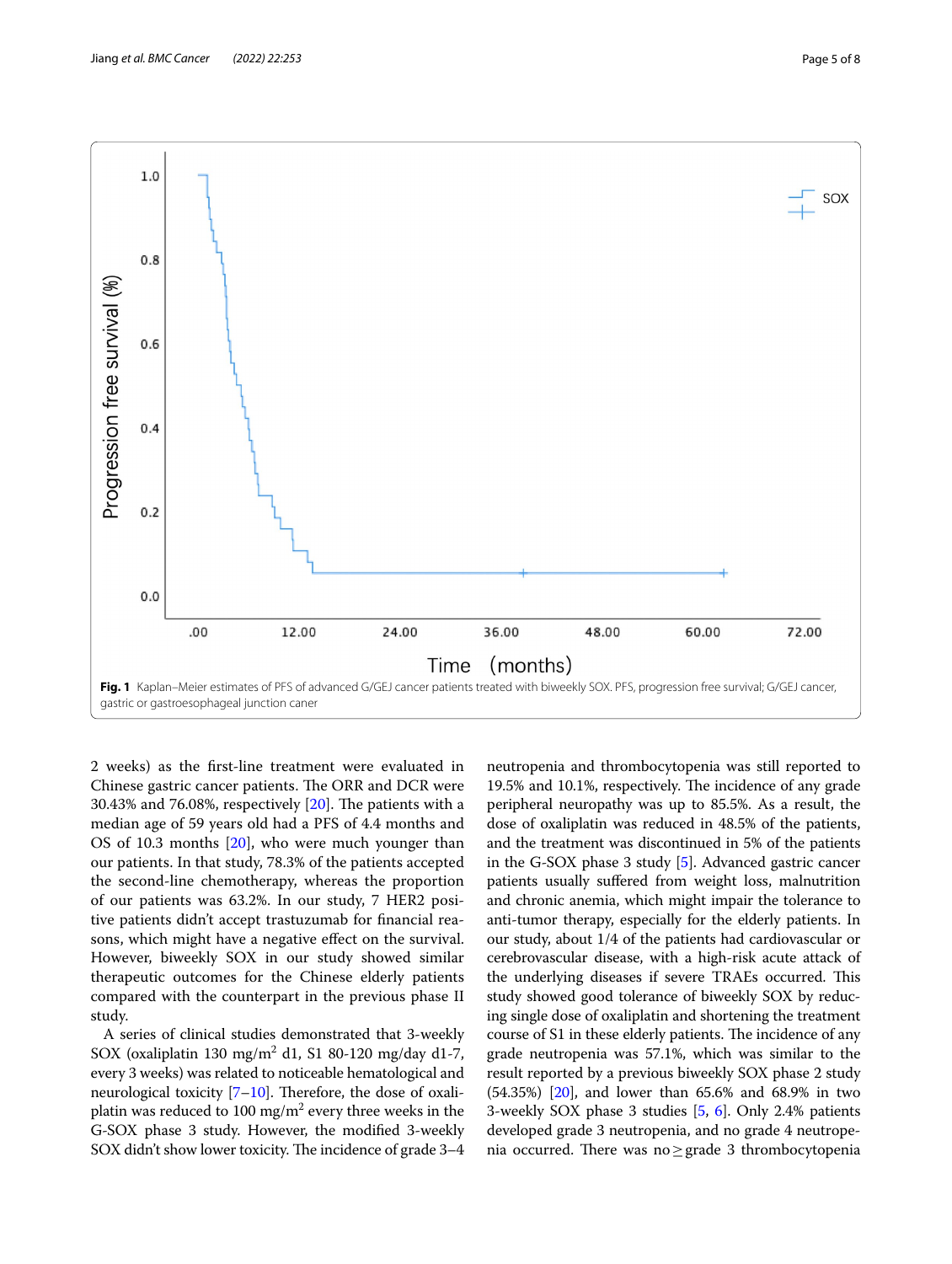

<span id="page-5-1"></span><span id="page-5-0"></span>**Table 3** Adverse events of the patients after treatment

| <b>Adverse events</b> | Any |      | Grade 1        |          | Grade 2        |              | $>$ Grade 3  |          |
|-----------------------|-----|------|----------------|----------|----------------|--------------|--------------|----------|
|                       | No  | (%)  | No             | (%)      | No             | (%)          | No           | (%)      |
| Appetite loss         | 24  | 57.1 | 19             | 45.2     | 5              | 11.9         | $\mathbf{0}$ | 0        |
| Nausea                | 23  | 54.8 | 19             | 45.2     | 4              | 9.5          | $\mathbf{0}$ | $\Omega$ |
| Vomiting              | 12  | 28.6 | $\overline{7}$ | 16.7     | 5              | 11.9         | $\Omega$     | $\Omega$ |
| Diarrhea              | 4   | 9.5  | 3              | 7.1      | 0              | $\mathbf 0$  |              | 2.4      |
| Neutropenia           | 24  | 57.1 | 16             | 38.1     | 7              | 16.7         |              | 2.4      |
| Thrombocytopenia      | 25  | 59.5 | 12             | 28.6     | 13             | 31.0         | $\mathbf 0$  | $\Omega$ |
| Increased ALT         | 9   | 21.4 | 9              | 21.4     | $\mathbf{0}$   | $\mathbf{0}$ | $\mathbf 0$  | $\Omega$ |
| Increased AST         | 12  | 28.6 | 12             | 28.6     | $\mathbf{0}$   | $\mathbf 0$  | $\mathbf{0}$ | $\Omega$ |
| Hyperbilirubinemia    | 16  | 38.1 | 16             | 38.1     | $\Omega$       | $\mathbf{0}$ | $\mathbf{0}$ | $\Omega$ |
| Rash                  |     | 2.4  | 0              | $\Omega$ |                | 2.4          | $\mathbf 0$  | $\Omega$ |
| Fatigue               | 13  | 31.0 | 9              | 21.4     | $\overline{4}$ | 9.5          | $\circ$      | $\Omega$ |
| Weight loss           | 8   | 19.0 | 5              | 11.9     | 3              | 7.1          | $\Omega$     | $\Omega$ |
| Peripheral neuropathy | 8   | 19.0 | $\overline{7}$ | 16.7     |                | 2.4          | 0            | 0        |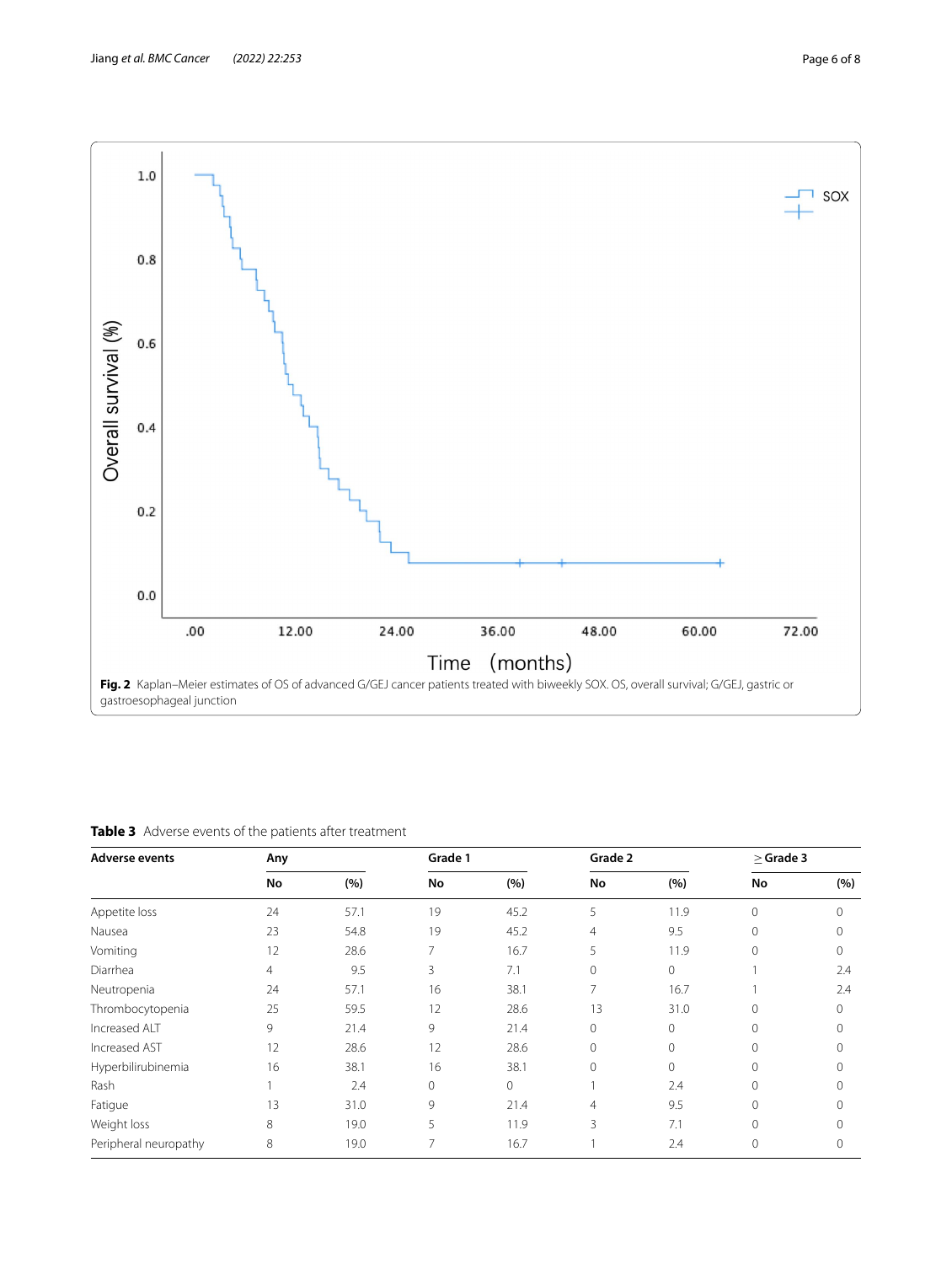observed in this study, while the incidence was up to 7.5– 17% for 3-weekly SOX [\[5](#page-6-4)[–10\]](#page-7-0). Furthermore, this biweekly SOX was related to a better tolerance to peripheral neurotoxicity and digestive symptoms compared with 3-weekly SOX, and any grade peripheral neuropathy, nausea and vomiting were less common (19% vs. 34–85.5%, 54.8% vs. 61.5–74.6% and 28.6% vs. 34.9~59.9%) [\[5](#page-6-4)[–10\]](#page-7-0). Most of these elderly patients showed good physical conditions during treatment. As a result, biweekly SOX might bring a better quality of life to the Chinese elderly advanced gastric cancer patients with lower toxicity.

Moreover, the patients with better nutritional and physical status seemed to have longer OS in this study. Compared with those with lower BMI, the patients with  $\text{BMI} \geq 18.5 \text{ kg}$ / m2 showed a longer OS of 3.2–5.2 months numerically  $(p=0.188)$ . The OS of the patients with ECOG of 0 and 1 was 12.9 months and 10.6 months, respectively  $(p=0.719)$ . Nutritional and physical status was closely correlated with immune function and treatment tolerance [\[21,](#page-7-11) [22\]](#page-7-12), which might compromise the therapeutic outcomes. Elderly patients usually had a lower level of albumin and lymphocytes, which was associated with poorer nutritional status and immune function [[23](#page-7-13)[–26](#page-7-14)]. It was found that nutritional guidance and intervention during chemotherapy caused an increase in the CD4+lymphocytes and alleviated the hematological and digestive toxicity  $[27]$ . Therefore, integration of nutritional supportive care into chemotherapy might be helpful to improve the tolerance of elderly patients to antitumor treatment, and subsequently prolong the survival.

This study also has limitations. First, it was not randomized. Second, the sample size was small. Third, the trial was carried out in a single institution. Therefore, our preliminary fndings remain to be further verifed by welldesigned randomized studies with a larger sample size. Besides, considering the population characteristics, the Chinese elderly patients were defned as over the age of 60 years old. It might be more suitable for Chinese national conditions. While, according to the WHO standard, these patients belonged to the young elderly patients.

## **Conclusions**

Biweekly SOX seemed to have favorable tolerance without compromising the efficacy as the first-line therapy in Chinese elderly patients aged ≥ 60 years with advanced G/GEJ cancer. The incidence of grade 3 or worse AEs was low.

### **Abbreviations**

G/GEJ: Gastric or gastroesophageal junction; ORR: Objective response rate; PFS: Progression free survival; OS: Overall survival; DCR: Disease control rate; DOR: Duration of response; CSCO: Chinese Society of Clinical Oncology; JGCA: Japanese Gastric Cancer Association; ECOG: Eastern Cooperative Oncology Group; BSA: Body surface area; TRAEs: Common treatment-related; AE: Adverse events adverse events; HFS: Hand foot syndrome; BMI: Body mass index.

### **Acknowledgements**

Not applicable.

### **Authors' contributions**

ZW and ZAP designed and carried out the study. ZW supervised the trial and approved the fnal version of the manuscript. ZW, ZAP, JZC, SYK participated in patient recruitment, informed consent harvest and data collection. JZC analyzed data, drafted the manuscript, and edited the paper for English grammar and writing. ZW revised and fnally approved the article. All authors have read and approved the fnal manuscript.

### **Funding**

There is no funding for this study.

### **Availability of data and materials**

The datasets generated during and analyzed during the current study are not publicly available due to patients' confdentiality but are available from the corresponding author on reasonable request.

#### **Declarations**

#### **Ethics approval and consent to participate**

All procedures performed in studies involving human participants were in accordance with the ethical standards of the institutional and national research committee and with the 1964 Helsinki Declaration and its later amendments or comparable ethical standards. The study was approved by the Ethical Committee of National Cancer Center/ National Clinical Research Center for Cancer/ Cancer Hospital, Chinese Academy of Medical Sciences and Peking Union Medical College, (17–048/1303). Clinical trial information: NCT04694404 (5/1/2021). Written informed consent was obtained from all individual participants included in the study.

### **Consent for publication**

Not applicable.

#### **Competing interests**

None of the authors declare any conficts of interests.

Received: 4 October 2021 Accepted: 23 February 2022 Published online: 09 March 2022

#### **References**

- <span id="page-6-0"></span>1. Chen WQ, Sun KX, Zheng RS, Zeng HM, Zhang SW, Xia CF, Yang ZX, Li H, Zou XN, He J. Cancer incidence and mortality in China 2014. Clin J Cancer Res. 2018;30(1):1–12. [https://doi.org/10.21147/j.issn.1000-9604.2018.01.](https://doi.org/10.21147/j.issn.1000-9604.2018.01.01) [01](https://doi.org/10.21147/j.issn.1000-9604.2018.01.01).
- <span id="page-6-1"></span>2. Cao MM, Chen WQ. Epidemiology of cancer in China and the current status of prevention and control. Chin J Clin Oncol. 2019;46(3):145–9. <https://doi.org/10.3969/j.issn.1000-8179.2019.03.283>.
- <span id="page-6-2"></span>3. Zhou JC, Zheng RS, Zhuang GH, Zhang SW, Zeng HM, Chen R, Wang SM, Sun KX, Zou XN, Wei WQ, He J. Analysis on the trend of gastric cancer incidence and age change in cancer registration regions of China, 2000 to 2015. Pract Oncol J. 2020;34(1):1–5. [https://doi.org/10.11904/j.issn.](https://doi.org/10.11904/j.issn.1002-3070.2020.01.001) [1002-3070.2020.01.001](https://doi.org/10.11904/j.issn.1002-3070.2020.01.001).
- <span id="page-6-3"></span>4. Law of the People's Republic of China on the Protection of the Rights and Interests of Elderly People. Chapter 1, Item 2. [http://www.mca.gov.cn/](http://www.mca.gov.cn/article/gk/fg/ylfw/202002/20200200024078.shtml) [article/gk/fg/ylfw/202002/20200200024078.shtml](http://www.mca.gov.cn/article/gk/fg/ylfw/202002/20200200024078.shtml)
- <span id="page-6-4"></span>5. Xu RH, Wang AQ, Shen L, et al. 2019ASCO Abstract 4017.
- <span id="page-6-6"></span>6. Yamada Y, Higuchi K, Nishikawa K, Gotoh M, Fuse N, Sugimoto N, Nishina T, Amagai K, Chin K, Niwa Y, Tsuji A, Imamura H, Tsuda M, Yasui H, Fujii H, Yamaguchi K, Yasui H, Hironaka S, Shimada K, Miwa H, Hamada C, Hyodo I. Phase III study comparing oxaliplatin plus S-1 with cisplatin plus S-1 in chemotherapy-naive patients with advanced gastric cancer. Ann Oncol. 2015;26(1):141–8. [https://doi.org/10.1093/annonc/mdu472.](https://doi.org/10.1093/annonc/mdu472)
- <span id="page-6-5"></span>7. Kim GM, Jeung HC, Rha SY, Kim HS, Jung I, Nam BH, Lee KH, Chung HC. A randomized phase II trial of S-1-oxaliplatin versus capecitabine–oxaliplatin in advanced gastric cancer. Eur J Cancer. 2012;48(4):518–26. [https://](https://doi.org/10.1016/j.ejca.2011.12.017) [doi.org/10.1016/j.ejca.2011.12.017](https://doi.org/10.1016/j.ejca.2011.12.017).